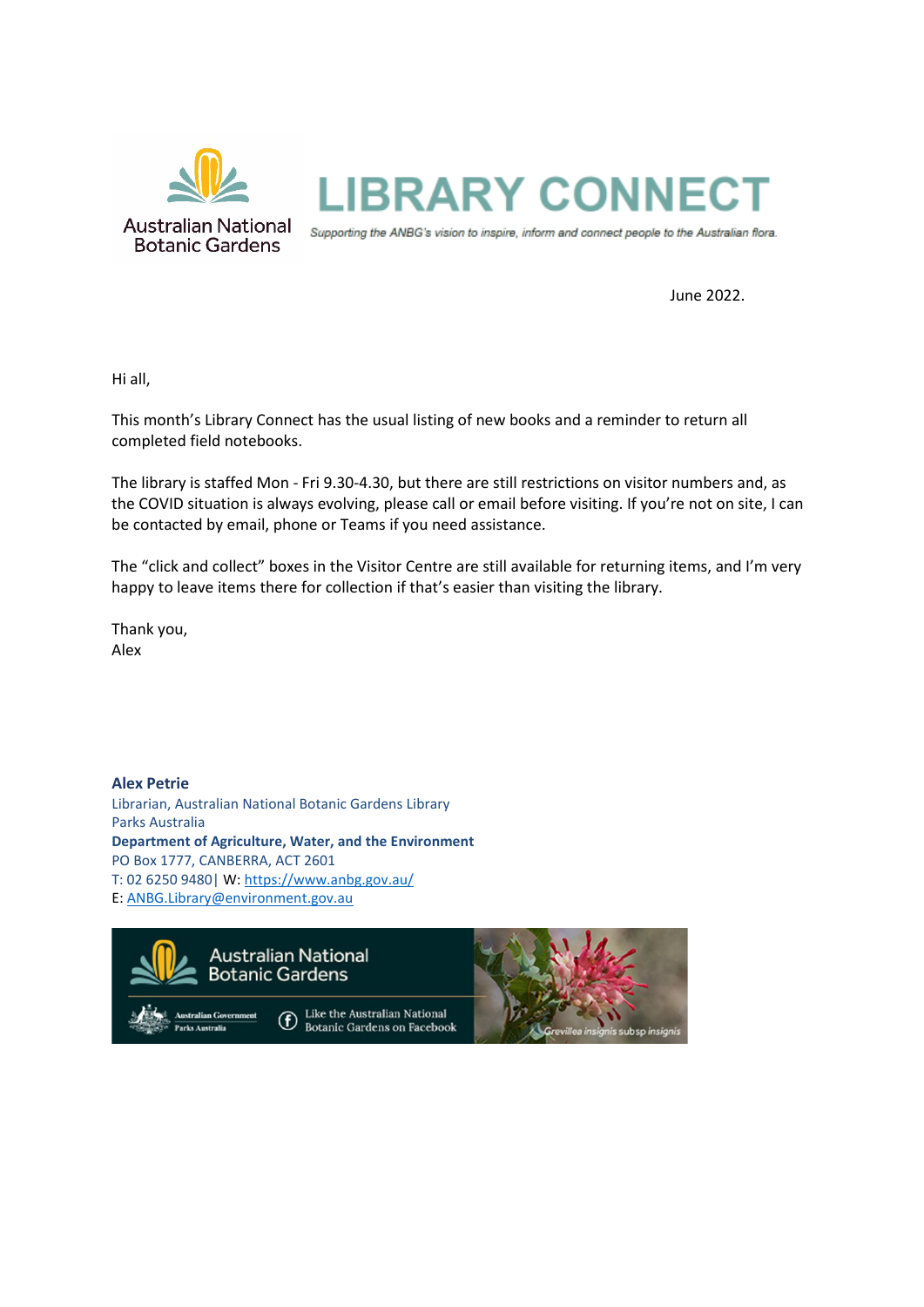## Please return completed field notebooks

The field notebooks are an important part of the Gardens' archive and extremely useful resource for many people who work in our collections. If you have a completed field book that has been fully databased, please return it to the library for accessioning and archiving. Also, if there are any field books in your work area belonging to colleagues who have left or moved elsewhere, please send them down as well.

If you are still using a particular book, then of course do hang on to it!

Just [send me an email](mailto:anbg.library@environment.gov.au?subject=Field%20notebooks) or give me a call if you have any queries.

#### New books



#### **[Bush remedies / Cheryll Williams ; \[foreword by](https://library.awe.gov.au/cgi-bin/koha/opac-detail.pl?biblionumber=33638)  [Brendan Lepschi\].](https://library.awe.gov.au/cgi-bin/koha/opac-detail.pl?biblionumber=33638)**

Dural, N.S.W. : Rosenberg Publishing, 2020

ISBN: 9780648446637

*"Australia has a remarkable bushland with many unique plants that are not found anywhere else in the world. Aboriginal people exploited this diversity, being superb survivalists in a harsh environment. They harvested the bounty of the land with ingenuity and centuries of practical experience. The sweet native honeys, the sugar lerp insects, tasty Witchetty grubs and oil-rich Bogong moths are good examples. When the colonists arrived two centuries ago, they found the strange flora almost incomprehensible and again, the long process of experimentation began, inspired by European traditions. The records of early pioneers, the European medical men and Aboriginal experience have given us valuable bush remedies that we continue to learn about. This fusion of ancient tradition in an ancient land, combined with the insights granted by modern science, today sees native plants taking on a new role for the future - a very special legacy of this remarkable island continent." --* Back cover.

Shelf no. **581.6340994 WIL**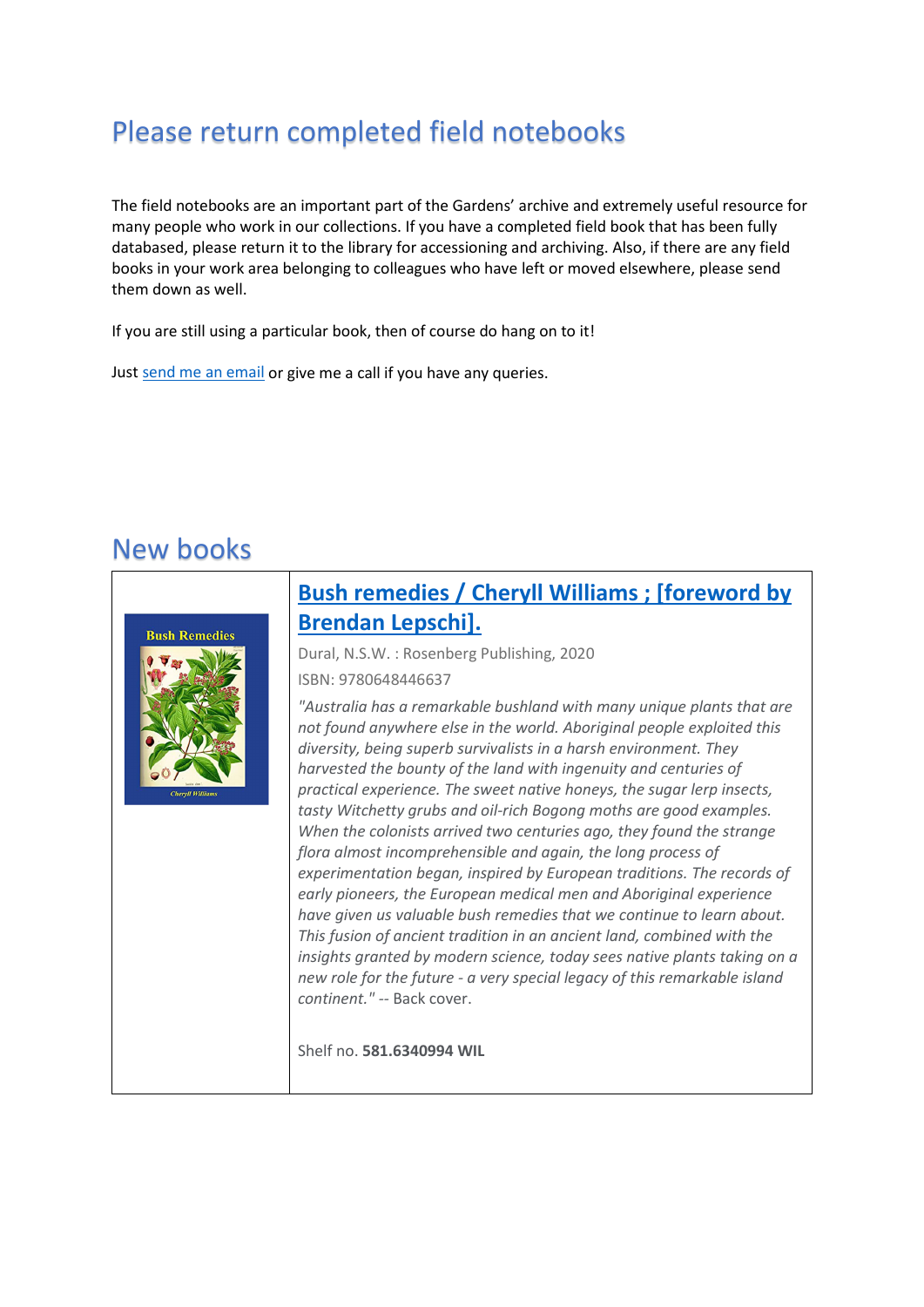#### **Flowering Plants** Lower Eyre Peninsula



# **[Flowering plants of Lower Eyre Peninsula : an](https://library.awe.gov.au/cgi-bin/koha/opac-detail.pl?biblionumber=33639)  [illustrated tour of the native flora / Brian](https://library.awe.gov.au/cgi-bin/koha/opac-detail.pl?biblionumber=33639)**

**[Saunders.](https://library.awe.gov.au/cgi-bin/koha/opac-detail.pl?biblionumber=33639)**

Camden Park, SA : Lane Print & Post, 2021

2nd edition

ISBN: 9780648448211

*"Lower Eyre Peninsula is home to many interesting and attractive species of native plants. Most are confined to southern Australia, and some are unique to the region. This guide helps with identification of our flowering plants. It also shows aspects of their diversity and their biology." --* Back cover.

Shelf no. **582.130994238 SAU**



### **[The multifarious Mr. Banks : from Botany Bay to](https://library.awe.gov.au/cgi-bin/koha/opac-detail.pl?biblionumber=33627)  [Kew, the natural historian who shaped the](https://library.awe.gov.au/cgi-bin/koha/opac-detail.pl?biblionumber=33627)  [world / Toby Musgrave.](https://library.awe.gov.au/cgi-bin/koha/opac-detail.pl?biblionumber=33627)**

New Haven, [Conn.] ; London : Yale University Press, 2021 ISBN: 9780300259209

*"As official botanist on James Cook's first circumnavigation, the longestserving president of the Royal Society, advisor to King George III, the 'father of Australia', and the man who established Kew as the world's leading botanical garden, Sir Joseph Banks was integral to the English Enlightenment. Yet he has not received the recognition that his multifarious achievements deserve. In this engaging account, Toby Musgrave reveals the true extent of Banks's contributions to science and Britain. From an early age Banks pursued his passion for natural history through study and extensive travel, most famously on the HMS*  Endeavour*. He went on to become a pivotal figure in the advancement of British scientific, economic, and colonial interests. With his enquiring, enterprising mind and extensive network of correspondents, Banks's reputation and influence were global. Drawing widely on Banks's writings, Musgrave sheds light on Banks's profound impact on British science and empire in an age of rapid advancement." --* Publisher website*.* 

Shelf no. **580.92 MUS**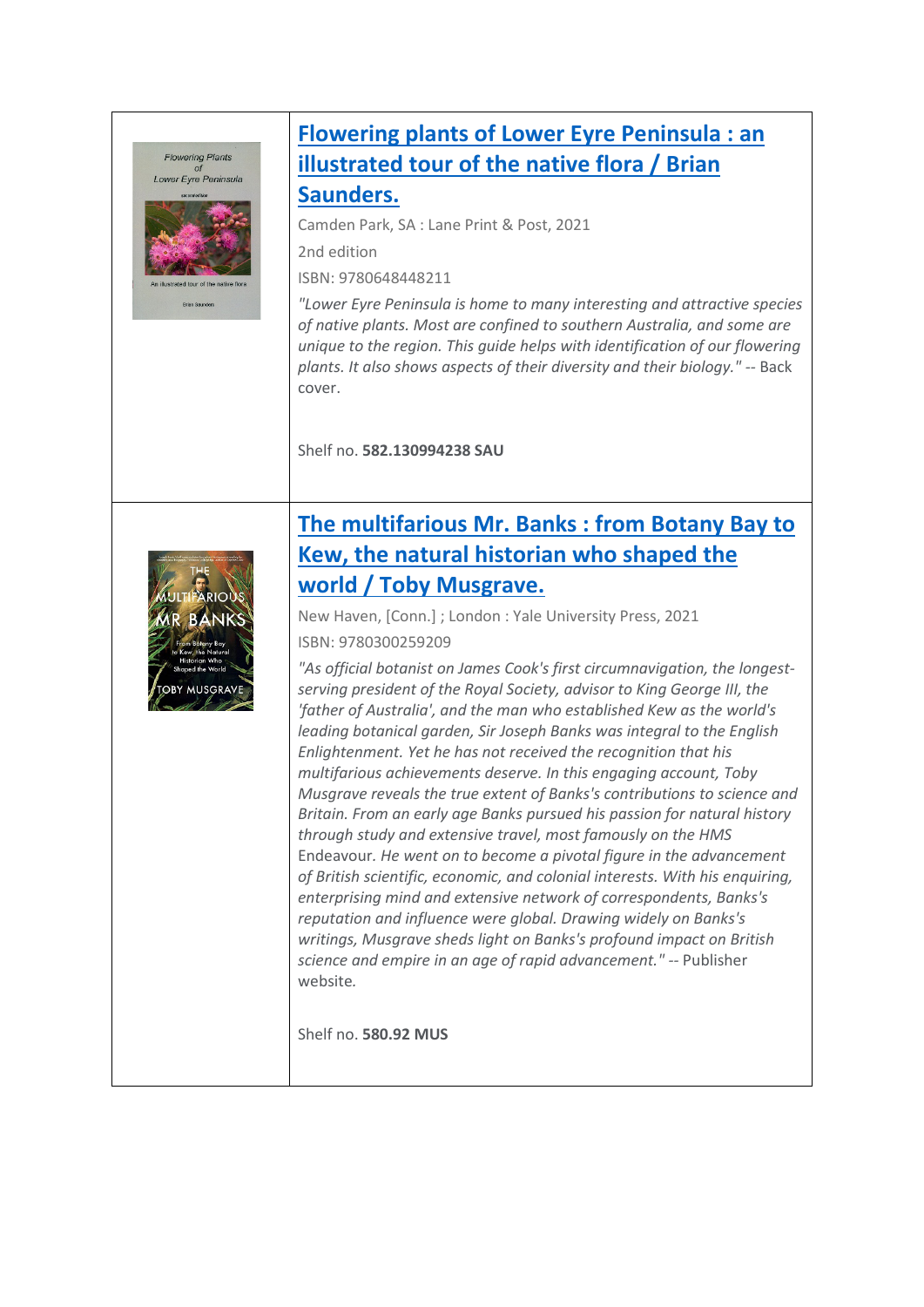

#### **[Ecology : from individuals to ecosystems /](https://library.awe.gov.au/cgi-bin/koha/opac-detail.pl?biblionumber=33621)  [Michael Begon, Colin R. Townsend.](https://library.awe.gov.au/cgi-bin/koha/opac-detail.pl?biblionumber=33621)**

Hoboken, NJ : Wiley, 2021 ISBN: 9781119279358

*"The revised and updated fifth edition of* Ecology: From Individuals to Ecosystems *– now in full colour – offers students and practitioners a review of the ecological sciences. In the first edition, 34 years ago, it seemed acceptable for ecologists to hold a comfortable, objective, not to say aloof position, from which the ecological communities around us were simply material for which we sought a scientific understanding. Now, we must accept the immediacy of the many environmental problems that threaten us and the responsibility of ecologists to play their full part in addressing these problems. This fifth edition addresses this challenge, with several chapters devoted entirely to applied topics, and examples of how ecological principles have been applied to problems."* -- Back cover.

Shelf no. **577 BEG**



#### **[Native Trees of the NSW South Coast : Berry -](https://library.awe.gov.au/cgi-bin/koha/opac-detail.pl?biblionumber=33625)  [Kangaroo Valley - Nowra - Ulladulla - Batemans](https://library.awe.gov.au/cgi-bin/koha/opac-detail.pl?biblionumber=33625)  [Bay / Kevin Mills ; Jacqueline Jakeman.](https://library.awe.gov.au/cgi-bin/koha/opac-detail.pl?biblionumber=33625)**

Sussex Inlet, NSW : Envirobook, 2022

ISBN: 9780858812574

2<sup>nd</sup> edition [fully revised and updated]

*"This book on the native trees of the New South Wales South Coast is the culmination of 25 years work by the authors. It is the essential guide to the native trees of the South Coast region, from Berry in the north to Batemans Bay in the south, and west to Kangaroo Valley, Sassafras and Nelligen. A total of 169 tree species is described in full and richly illustrated with line drawings and colour photographs. Whether you are a botanist, horticulturalist, gardener or nursery worker, or you are just interested in trees, this book will become your valued guide to the native trees of the New South Wales South Coast." --* Back cover*.* 

*"The second edition of this book contains changes to plant names that have occurred since the release of the first edition in 2010."* -- Foreword*.* 

Shelf no. **582.16099447 MIL**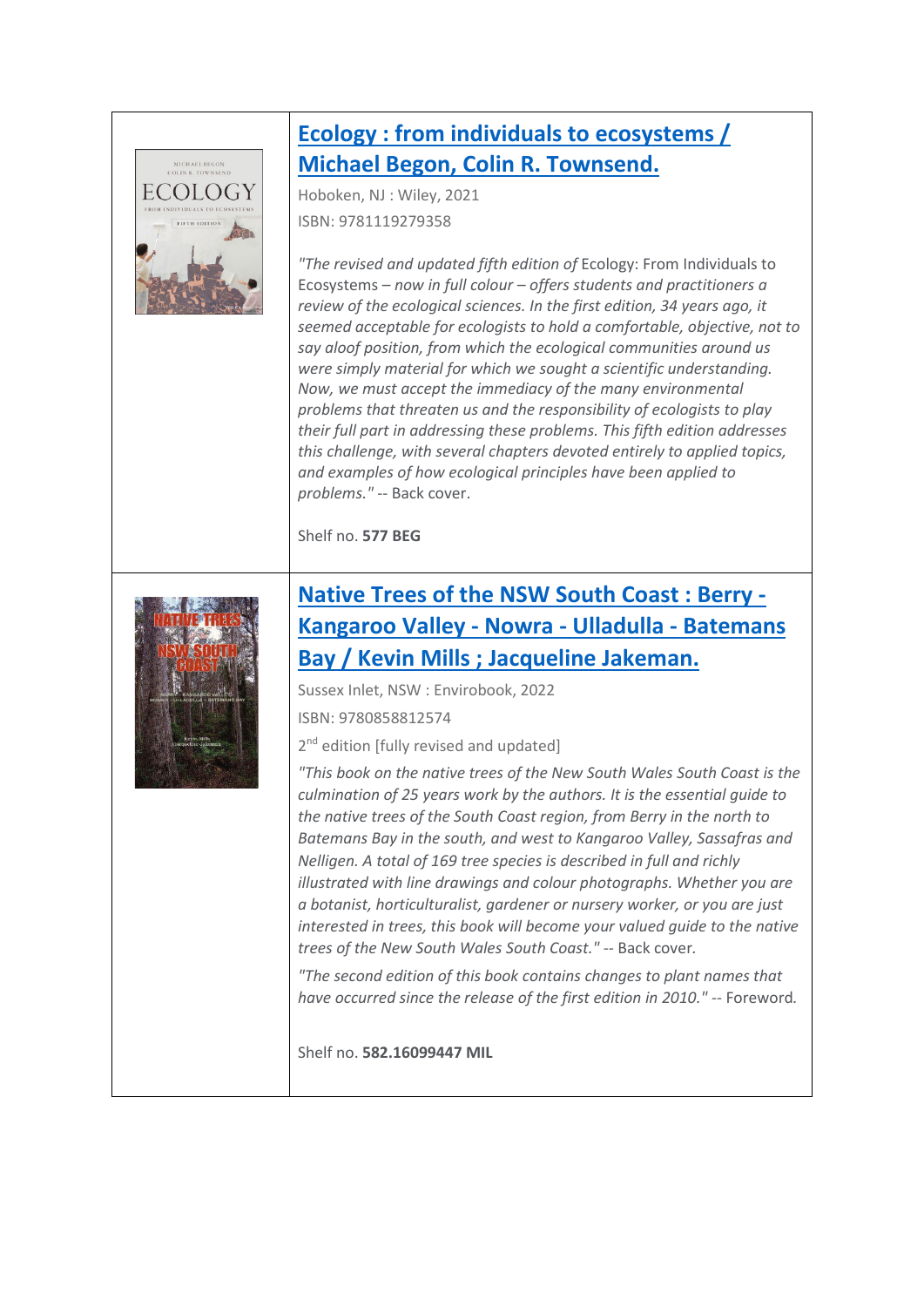

#### **[Rewilding : the radical new science of ecological](https://library.awe.gov.au/cgi-bin/koha/opac-detail.pl?biblionumber=33626)  [recovery / Paul Jepson & Cain Blythe.](https://library.awe.gov.au/cgi-bin/koha/opac-detail.pl?biblionumber=33626)**

London : Icon Books Ltd, 2020

ISBN: 9781785786273

*"As ecologists Paul Jepson and Cain Blythe show, rewilding is a new and progressive approach to conservation, blending radical scientific insights with practical innovations to revive ecological processes, benefiting people as well as nature. Its goal is to estore lost interactions between animals, plants and natural disturbance that are the essence of thriving ecosystems." --* Back cover*.* 

Shelf no. **333.72 JEP**



#### **[Presenting science concisely /](https://library.awe.gov.au/cgi-bin/koha/opac-detail.pl?biblionumber=33628) Bruce Kirchoff & [Jon Wagner, Illustrator.](https://library.awe.gov.au/cgi-bin/koha/opac-detail.pl?biblionumber=33628)**

Clayton South, VIC : CSIRO Publishing, 2021

ISBN: 9781486314683

*"Imagine you are a scientist faced with presenting your research clearly and concisely. Where would you go for help? This book provides the answer. It shows how to use story structure to craft clear, credible presentations. In it you will find exercises to help you give both short and long presentations. Elevator pitches, lightning talks, Three Minute Thesis (3MT), and conference presentations are all covered as are suggestions for longer presentations. Separate chapters address good poster design, how to tailor your talk to an audience, and presentation skills. Throughout the book the focus is on creating surprising, memorable stories. Scientific presentations are true stories about new discoveries. They are surprising because every new discovery changes our understanding of the world and memorable because they move audiences. The book also covers: Randy Olson's And-But-Therefore (ABT) narrative form, Mike Morrison's Better Poster designs, eye-tracking analyses of posters by EyeQuant, numerous case studies and examples from different scientific fields and links to videos of exemplary presentations. With light-hearted illustrations by Jon Wagner this book will appeal to researchers and graduate students in all areas of science, and other disciplines too." --* Back cover*.* 

Shelf no. **501.4 KIR**